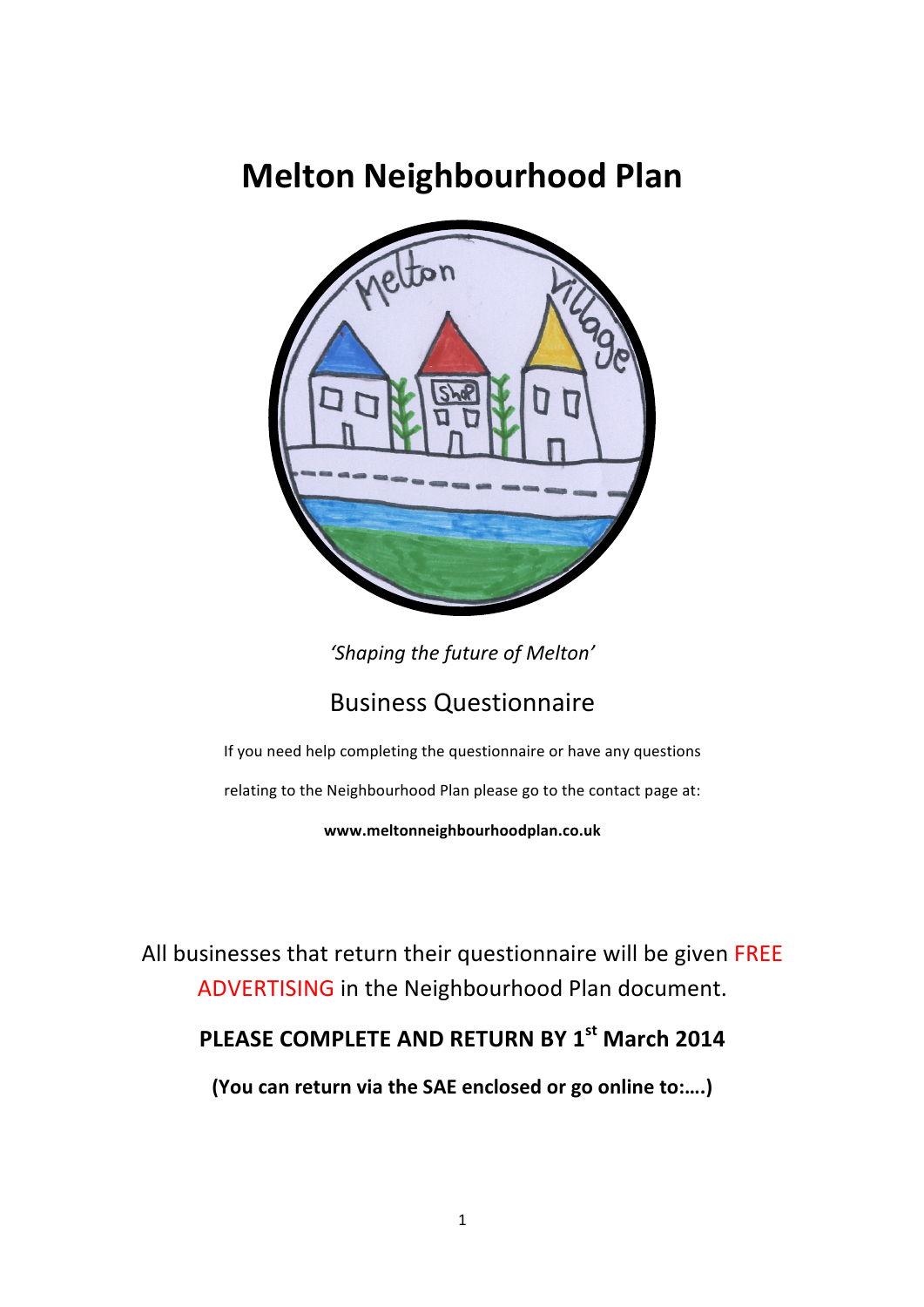### THE QUESTIONNAIRE IS IMPORTANT BECAUSE:

It may identify new ideas for improving the community of Melton.

It will give the Parish Council a list of key objectives.

It will provide the Parish Council with a mandate to implement the proposals that you favour and resist those, which you don't.

It will be used to submit views to Suffolk Coastal District Council on land use in and around **Melton.**

It will promote partnership between businesses and the community.

The information collected from the questionnaires will be used to prepare the Melton Neighbourhood Plan, which, if passed by referendum, will become planning policy and will form part of the Suffolk Coastal Local Development Plan.

### THE PLANNING SYSTEM

The LDF is an important part of local authority planning. It is a group of planning documents that will shape the future of our district for the foreseeable future. The Neighbourhood Plan, once voted in by referendum, will be one of these documents. The District Council is currently looking at their 15-year land supply that will include commercial as well as housing sites in Melton. Now is the opportunity to create the planning policy, through the Melton Neighbourhood Plan, to say where and how many commercial premises and houses should be built, and most importantly, the **infrastructure that needs to be in place.** 

**NOW** is the time for YOU to help shape the future of Melton.

### **Remember, it's your village; it's your Neighbourhood Plan. The greater the response to the questionnaire, the greater the credibility of the Plan.**

#### **Confidentiality**

We will retain the personal information that you provide (i.e. name, address) for no longer than two years after the end of the Neighbourhood Plan process, and will only use it for the purposes of communication via the Parish Council, and to enable the analysis and verification of the data provided by you in the survey. It will not be shown in any public document or disclosed to any third party. All general views, opinions and answers will be used publicly but anonymously for the purposes of the Neighbourhood Plan.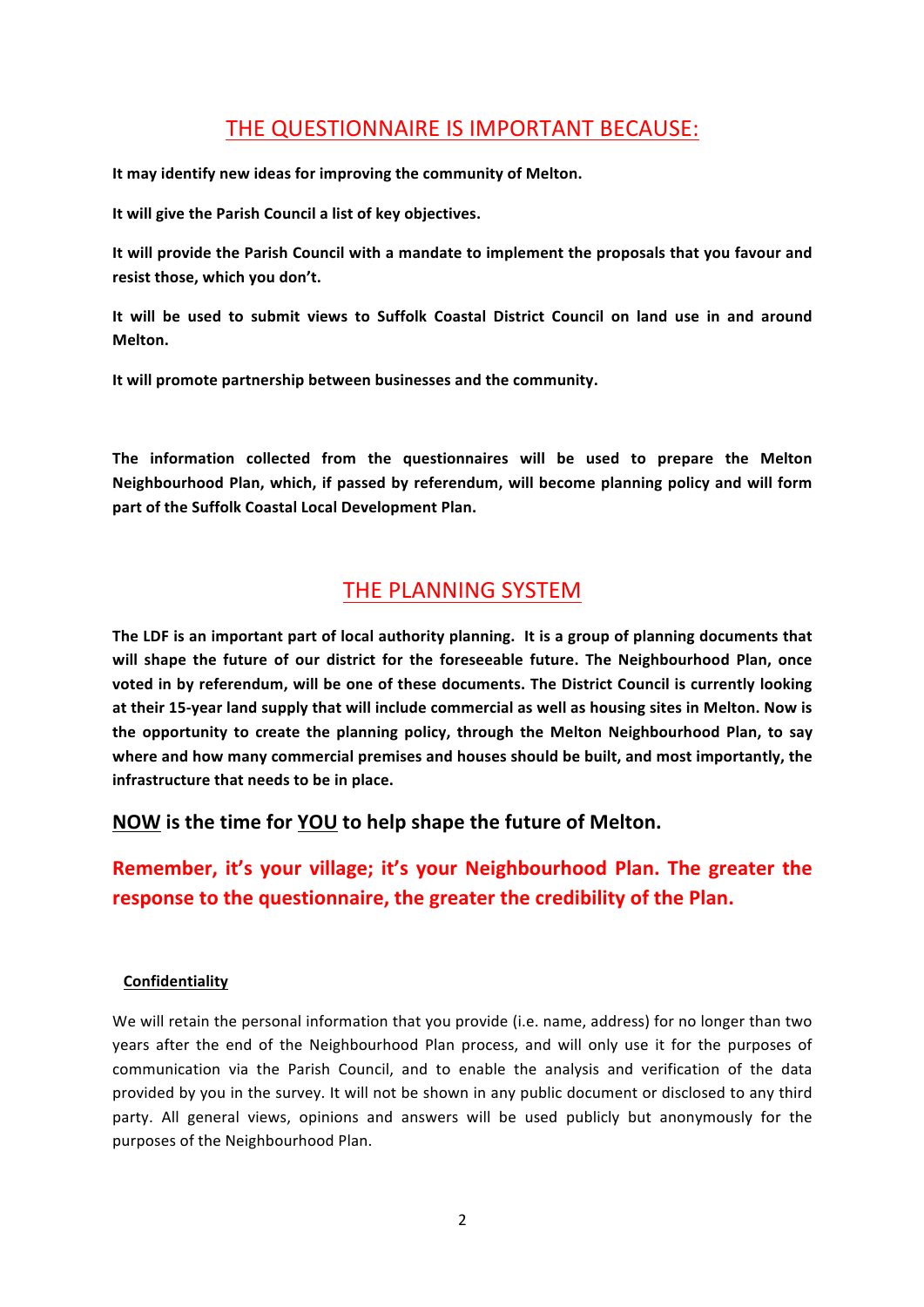Name of person completing this questionnaire: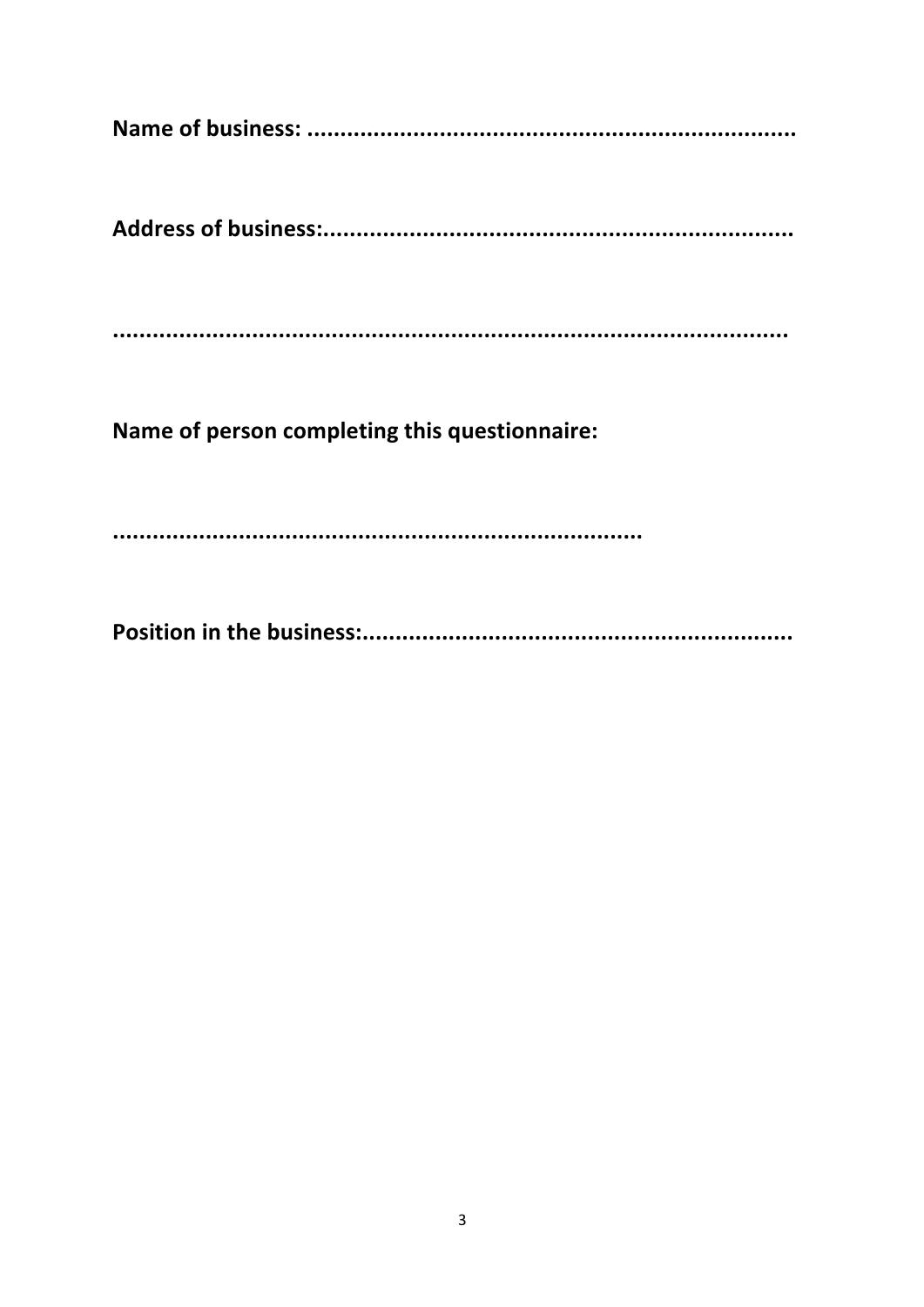| <b>YES</b><br>Q1) Are you self-employed? | <b>NO</b> |
|------------------------------------------|-----------|
|------------------------------------------|-----------|

### **Q2)** Is your business located in?

| Domestic premises                     |  |
|---------------------------------------|--|
| Agricultural holding                  |  |
| Deben Mill                            |  |
| Decoy Farm                            |  |
| Dock Lane                             |  |
| <b>Melton Park</b>                    |  |
| Smithfield                            |  |
| The Street / Melton Road              |  |
| The Sidings / Deben Way               |  |
| Wilford Bridge Road / Spur / Spur End |  |
| Other (please specify)                |  |

### **Q3)** Into which category does your business fall?

| Maritime                             |
|--------------------------------------|
| Agriculture/Horticulture             |
| Construction                         |
| <b>Finance/Professional Services</b> |
| Engineering                          |
| Manufacturing                        |
| Catering/Food Processing             |
| Retail                               |
| Tourism e.g. hotels, catering, B&B   |
| Transport                            |
| Childcare/School/Nursery             |
| Healthcare/Care Home                 |
| Health/Beauty/Wellbeing              |
| ΙT                                   |
| <b>Animal Care</b>                   |
| Other (please specify)               |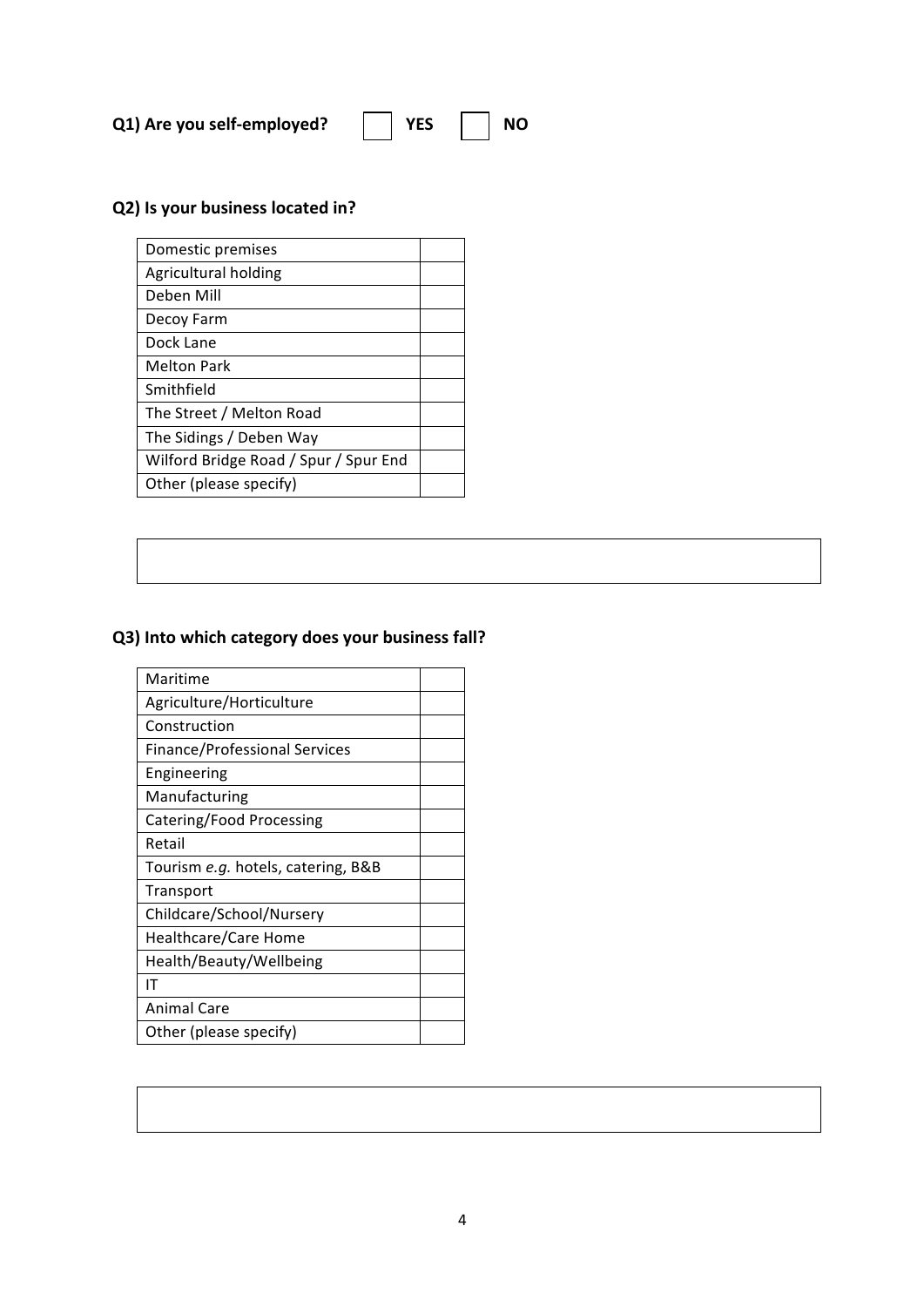#### **Q4) How many people do you employ?**

Please write the relevant letter (A-E) in the box...

**A** = 0; **B** =1-5; **C** = 6-10; **D** = 11-20; **E** = 21-40; **F** = 40+

| Sub-contract        |  |
|---------------------|--|
| Seasonal Part-Time  |  |
| Seasonal Full-Time  |  |
| Permanent Part-Time |  |
| Permanent Full-Time |  |
| Temporary           |  |
| Apprentices         |  |

#### **Q5)** How many of those employees live in Melton or Woodbridge?

Please write the relevant letter (A-E) in the box...

**A** = 0; **B** =1-5; **C** = 6-10; **D** = 11-20; **E** = 21-40; **F** = 40+

| Sub-contract               |  |
|----------------------------|--|
| Seasonal Part-Time         |  |
| Seasonal Full-Time         |  |
| <b>Permanent Part-Time</b> |  |
| <b>Permanent Full-Time</b> |  |
| Temporary                  |  |
| Apprentices                |  |

**Q6)** Do any of your local employees have problems in finding appropriate local **accommodation in Melton?**

| Yes, generally |  |
|----------------|--|
| Occasionally   |  |
| N٥             |  |
| Don't know     |  |

**Q7)** If you needed to expand the size of your business premises, would you be able to do **that in Melton?** 

| Yes        |  |
|------------|--|
| N٥         |  |
| Don't know |  |

If 'Yes' please answer Q8. If not, please go straight to Q9.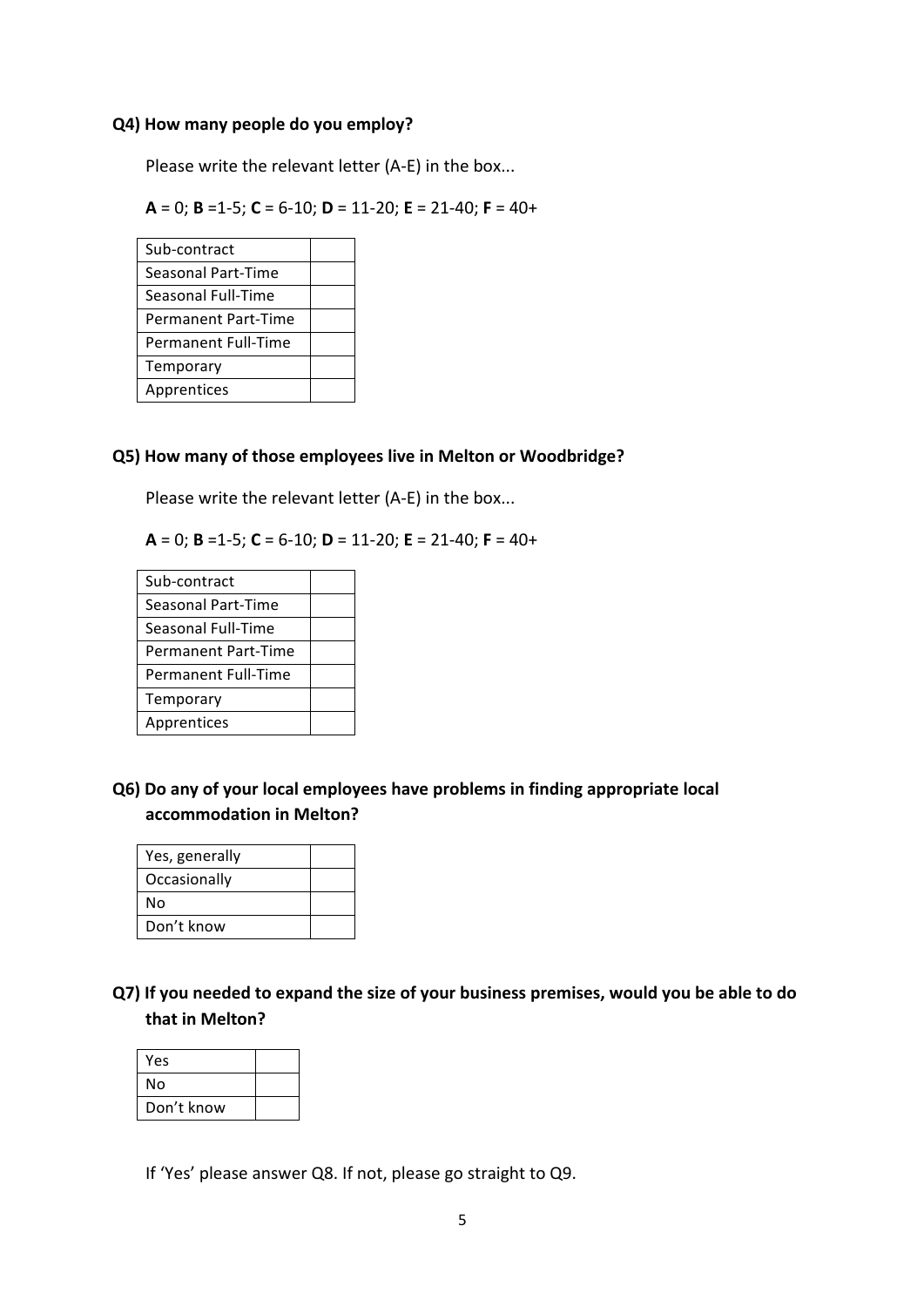### **Q8)** What type of premises would your business require? (Please tick all that apply)

| Small office           |  |
|------------------------|--|
| Small workshop         |  |
| Medium office          |  |
| Medium workshop        |  |
| Large office           |  |
| Large workshop         |  |
| Other (please specify) |  |

### **Q9)** Do you expect to create job opportunities in the future?

| Yes        |  |
|------------|--|
| N٥         |  |
| Don't know |  |

#### **Q10)** Do you expect to reduce your workforce in the future?

*(This information will be used only to provide an overall picture and will be kept strictly confidential)*

| Yes        |  |
|------------|--|
| No         |  |
| Don't know |  |

### **Q11)** Do you have a shortage of skilled employees?

| Yes |  |
|-----|--|
| No  |  |

If 'No', please go to Q13.

#### **Q12)** If 'Yes', what skill requirements is your business short of?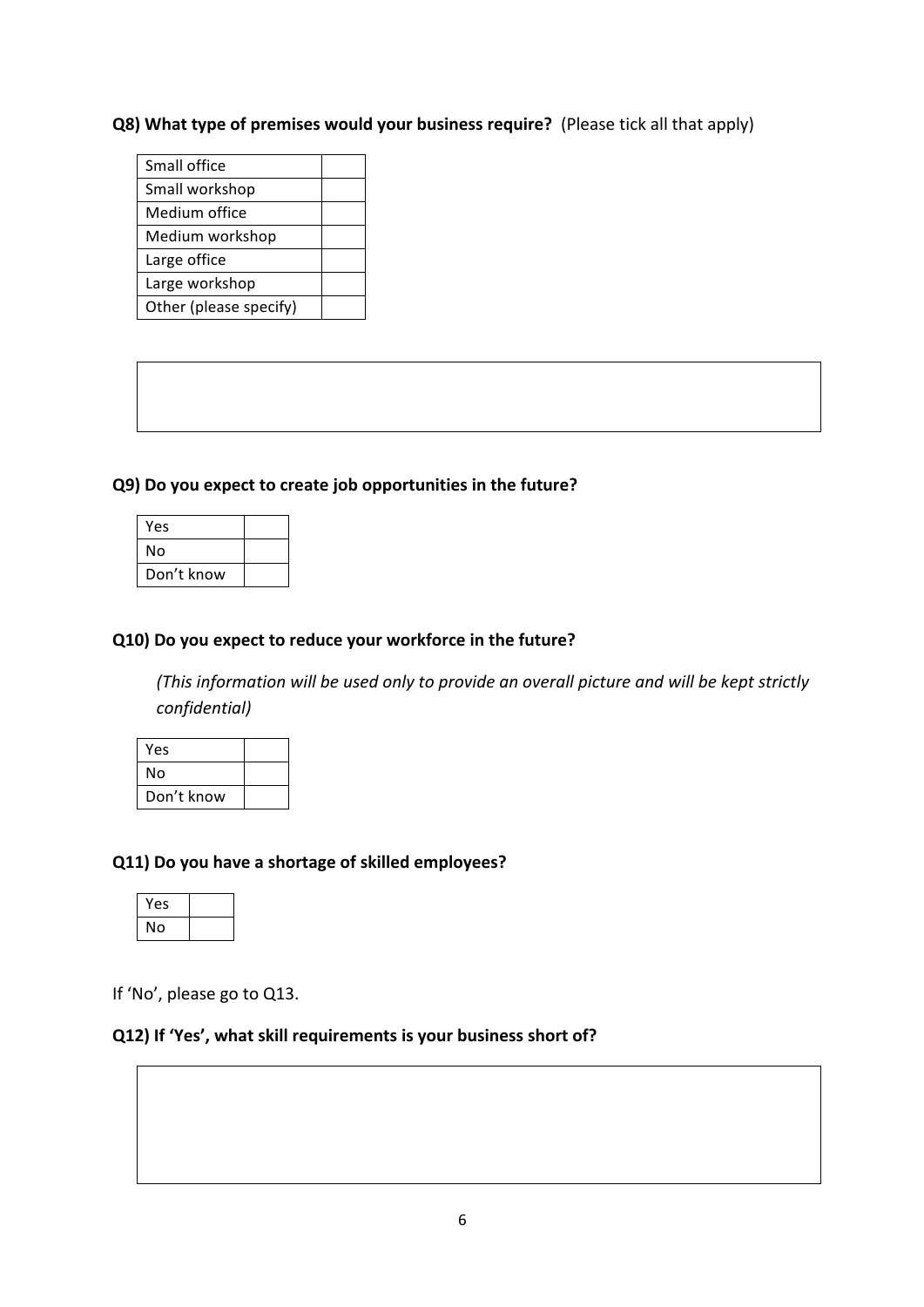### **Q13)** If you have had problems filling job vacancies over the last 12 months, was it **because of:** (Please tick all that apply)

| Lack of applicants with required qualifications/skills |  |
|--------------------------------------------------------|--|
| Lack of applicants with required work experience       |  |
| Lack of suitable candidates/basic ability              |  |
| Lack of affordable housing                             |  |
| Unsocial hours/shift work                              |  |
| Lack of public transport                               |  |
| Other (please specify)                                 |  |
|                                                        |  |

### **Q14**) Does your business have a need for any of the following training in Melton?

**(Please tick all that apply)** 

| <b>Basic Literacy</b>  |  |
|------------------------|--|
| <b>Basic Numeracy</b>  |  |
| ICT Skills             |  |
| Foreign Languages      |  |
| Other (please specify) |  |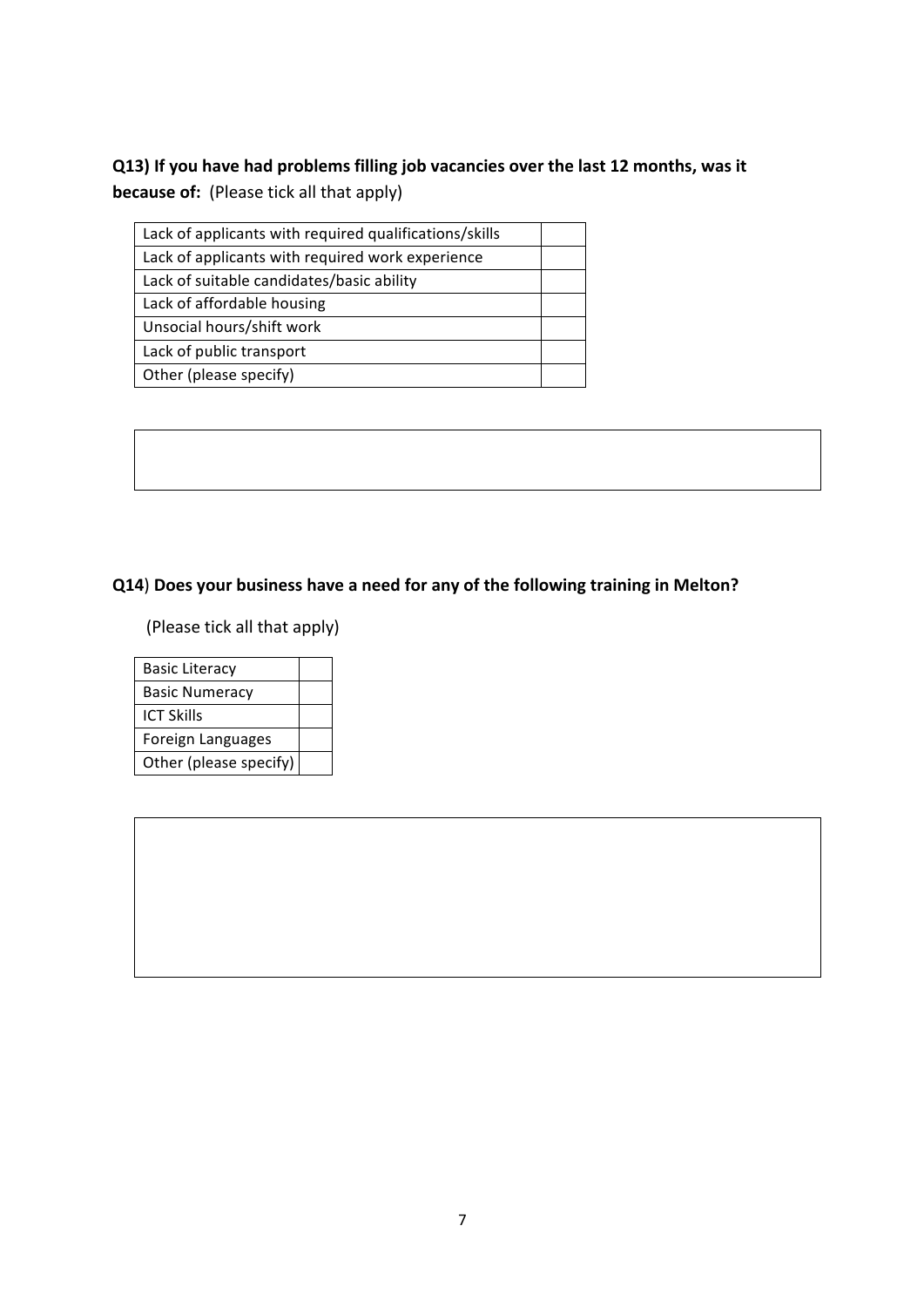### **Q15)** How do you advertise your job vacancies? (Please tick all that apply)

| Local shops/notice boards |  |
|---------------------------|--|
| Job Centre                |  |
| Local Radio               |  |
| Word of Mouth             |  |
| Local press               |  |
| <b>County Press</b>       |  |
| <b>National Press</b>     |  |
| Other (please specify)    |  |

### **Q16)** How do you rate the following services?

Please rate the following by writing the relevant number in the box.

If 'Poor', please comment on any problems with these services.

**1** = Very Good; **2** = Good; **3** = Average; **4** = Poor; **5** = Not Applicable

| Mains Water Supply              |  |
|---------------------------------|--|
| <b>Mains Gas Supply</b>         |  |
| <b>Mains Electricity Supply</b> |  |
| Sewerage                        |  |
| <b>Refuse Collection</b>        |  |
| <b>Street Lighting</b>          |  |
| <b>Street Cleaning</b>          |  |
| Gritting and snow clearing      |  |
| Landline Telephone              |  |
| Mobile Phone Reception          |  |
| Internet                        |  |
| Postal service                  |  |
| <b>Public Transport</b>         |  |
|                                 |  |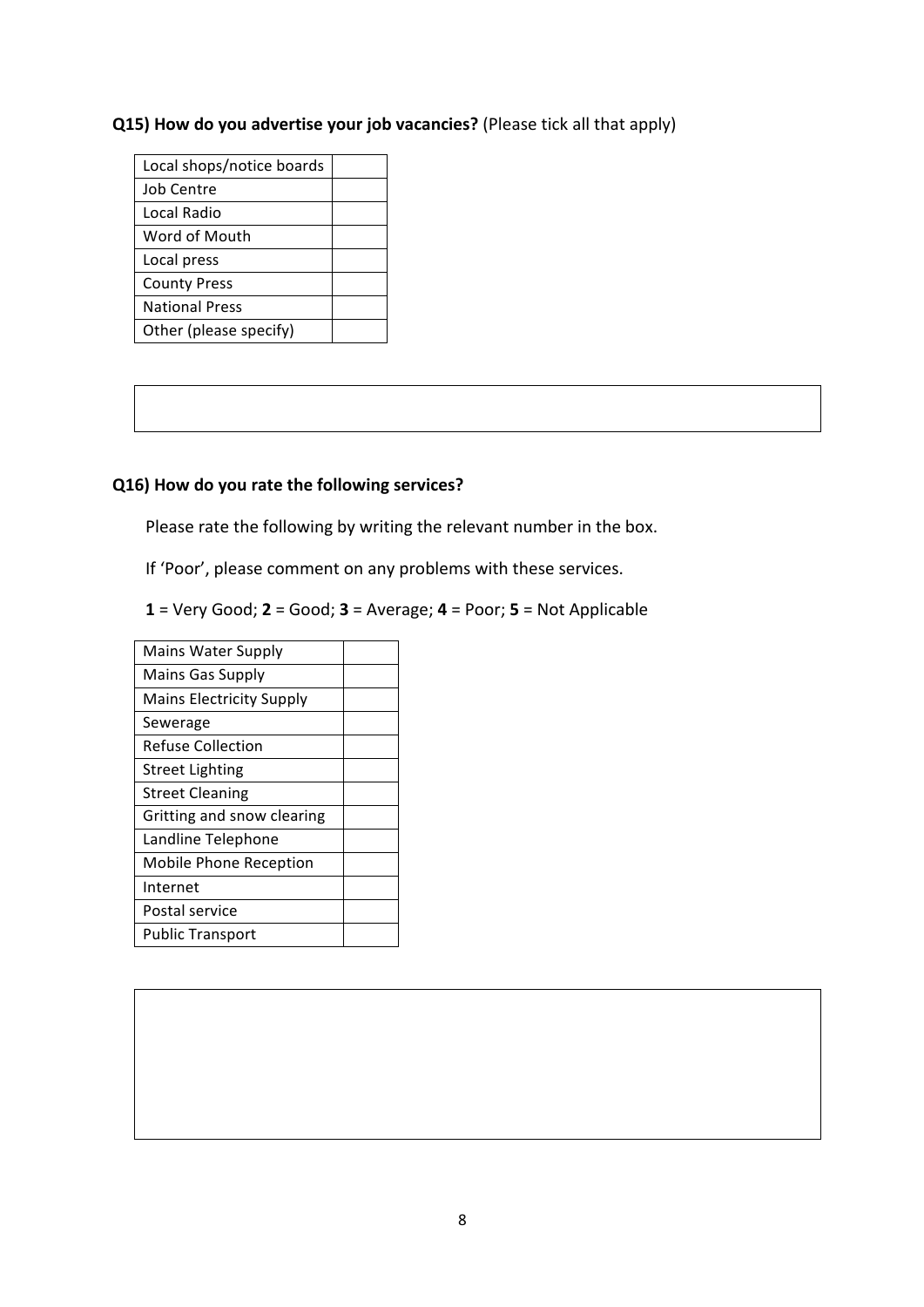### **Q17)** What are your views on the standard of the following services provided to Melton?

Please rate the following by writing the relevant number in the box.

 $1 = \text{Very Good}; 2 = \text{Good}; 3 = \text{Average}; 4 = \text{Poor}; 5 = \text{Have Not Used Them}$ 

| Fire Brigade<br>Police          |  |
|---------------------------------|--|
|                                 |  |
|                                 |  |
| Police (Emergency)              |  |
| <b>Community Police Officer</b> |  |
| Ambulance (Emergency)           |  |
| Hospital (Transport)            |  |
| <b>Public Transport</b>         |  |

### **Q18)** How do the following affect the smooth-running of your business?

Please write the relevant number in the box.

1 = Not At All; 2 = To a Limited Degree; 3 = To A Large Degree

| Traffic Flow through the Village |  |
|----------------------------------|--|
| Parking/Deliveries               |  |
| Signage                          |  |
| Footfall                         |  |

(Please comment in more detail where appropriate)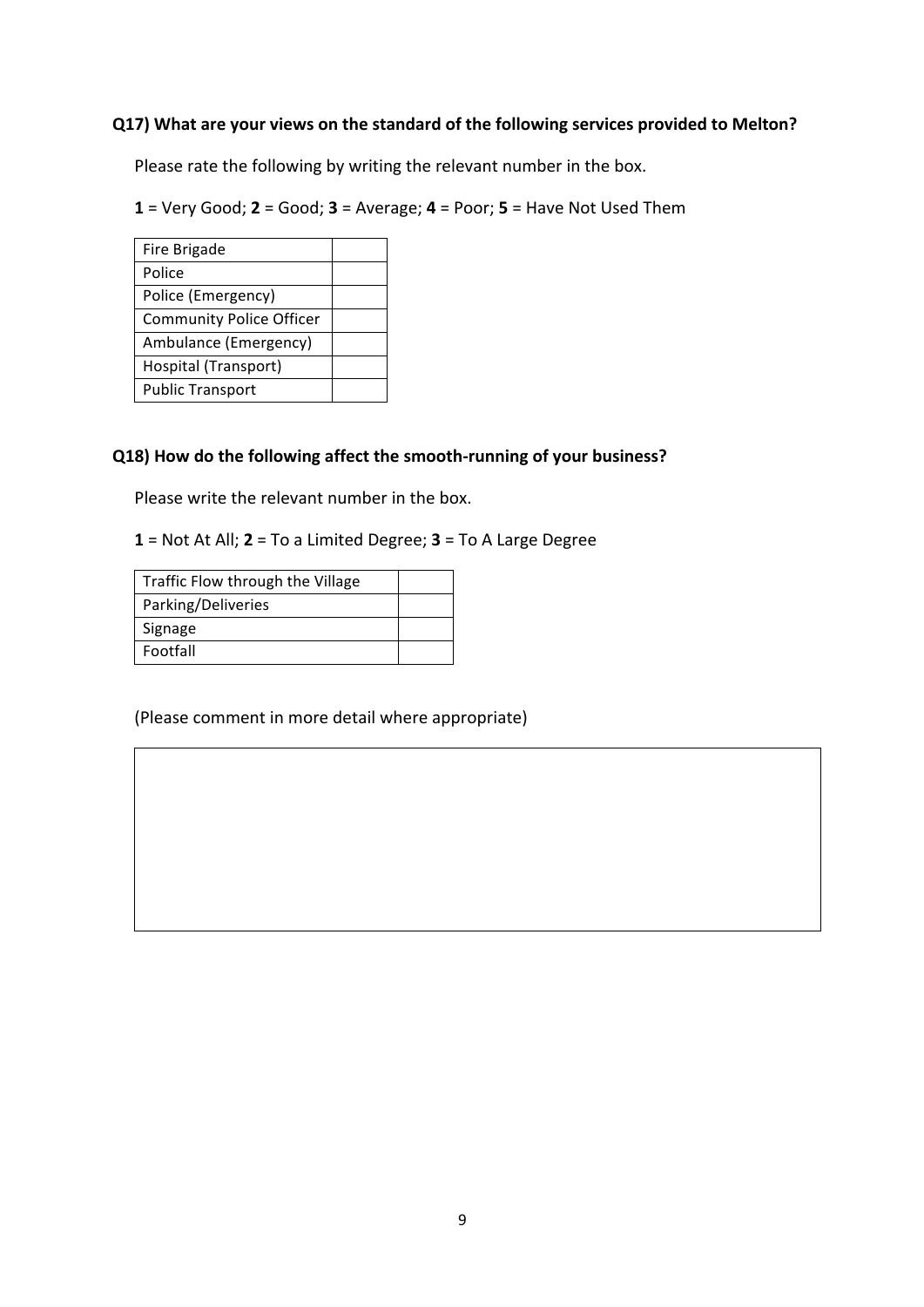**Q19)** What other facilities/services would improve the day-to-day running of your **business?** For example, marketing and advertising opportunities, improved road infrastructure, networking opportunities...

**Q20)** If new business developments are proposed within Melton, how would this impact **your own business?**

### **Q21)** What could your business do to engage with the community?

(Please tick all that apply)

| Links to schools/nurseries            |  |
|---------------------------------------|--|
| Sponsor community events and projects |  |
| Donate raffle prizes                  |  |
| Offer work experience                 |  |
| Offer apprenticeships                 |  |
| Give talks/tours of the business      |  |
| Offer practical help                  |  |
| Other (Please specify)                |  |
|                                       |  |